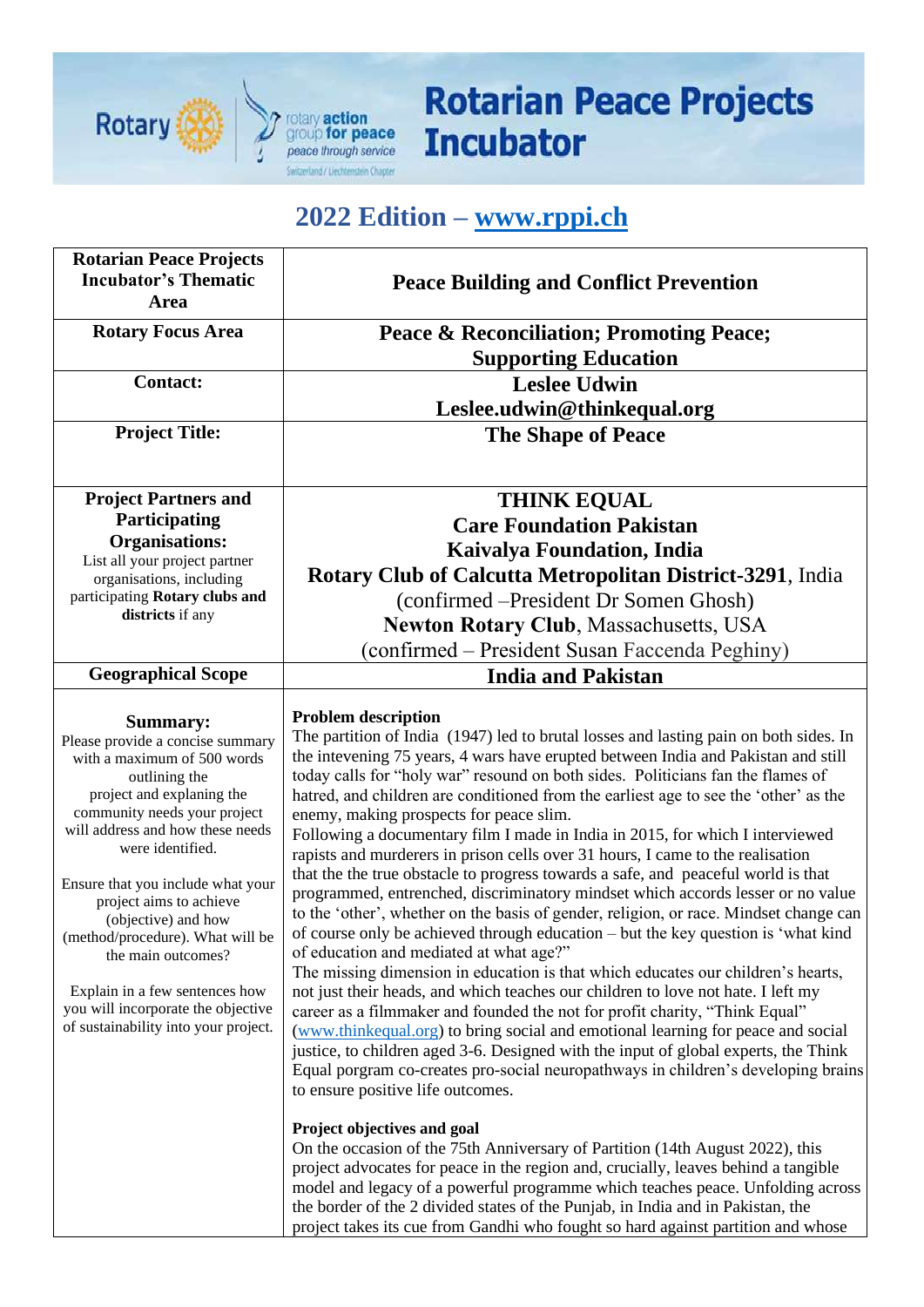|                                                         | portrait adorns the Wagah border post between the 2 Punjabs, who said: "If we<br>want to achieve real peace in this world, we will have to start with the children".                                                                                                                                                                                                                                                                                                                                                                                                                                                                                                                                                                                           |
|---------------------------------------------------------|----------------------------------------------------------------------------------------------------------------------------------------------------------------------------------------------------------------------------------------------------------------------------------------------------------------------------------------------------------------------------------------------------------------------------------------------------------------------------------------------------------------------------------------------------------------------------------------------------------------------------------------------------------------------------------------------------------------------------------------------------------------|
|                                                         | Project description<br>The Think Equal peace education programme will be implemented in 100<br>classroomss on each side of the border. The children in these classrooms will<br>engage with one another through virtual classrooms, learning about one another's<br>culture, traditions, religious practices, and home lives across the border. Parents<br>will also receive materials to enable them to engage in the learning with the<br>children at home.<br>Through narrative picture books, lesson plans and resources, during 3 half-hour<br>lessons across each of 30 weeks, Think Equal teaches 25 competences and skills<br>including empathy, peaceful conflict resolution, inclusion, gender and racial<br>equality, celebration of diversity etc. |
|                                                         | Sustainability                                                                                                                                                                                                                                                                                                                                                                                                                                                                                                                                                                                                                                                                                                                                                 |
|                                                         | The materials have a one-off cost and last for at least a decade. The 200 classrooms<br>continue to teach the programme to a further 1,800 classrooms, at no further<br>cost.                                                                                                                                                                                                                                                                                                                                                                                                                                                                                                                                                                                  |
|                                                         | To mark the 75 <sup>th</sup> anniversary of Partition we will engage media (print, TV and<br>social media) in order to publicise this new roadmap for peaceful co-existence for<br>the two beating hearts that were once one.                                                                                                                                                                                                                                                                                                                                                                                                                                                                                                                                  |
| <b>Beneficiaries:</b>                                   | Beneficiaries fall into 2 categories:                                                                                                                                                                                                                                                                                                                                                                                                                                                                                                                                                                                                                                                                                                                          |
| Who are the beneficiares? Please                        | 1) The direct beneficiaries of the program implementation, and their teachers (200                                                                                                                                                                                                                                                                                                                                                                                                                                                                                                                                                                                                                                                                             |
| include the estimated number of<br>direct beneficiaries | classrooms with 40 children in each = $8,000$ children; 400 teachers / practitioners /<br>heads = $8,400$ direct beneficiaries in year 1; = approximately 82,000 direct                                                                                                                                                                                                                                                                                                                                                                                                                                                                                                                                                                                        |
|                                                         | beneficiaries over 10 years.                                                                                                                                                                                                                                                                                                                                                                                                                                                                                                                                                                                                                                                                                                                                   |
|                                                         | 2) Indirect beneficiaries are approximately 16,000 parents / siblings in year 1;                                                                                                                                                                                                                                                                                                                                                                                                                                                                                                                                                                                                                                                                               |
|                                                         | 160,000 over 10 years.                                                                                                                                                                                                                                                                                                                                                                                                                                                                                                                                                                                                                                                                                                                                         |
| <b>Project Period</b>                                   | 4 <sup>th</sup> February 2022 to 1 April 2023                                                                                                                                                                                                                                                                                                                                                                                                                                                                                                                                                                                                                                                                                                                  |
|                                                         |                                                                                                                                                                                                                                                                                                                                                                                                                                                                                                                                                                                                                                                                                                                                                                |

## **Project Timeline:**

| Febuary                                                                                                                                                         | <b>March</b>                                                                                                                                                                                                                                                                                                                                                                  | <b>April</b>                                                                                                                          | <b>August</b>                                                                               | <b>September</b>                                                                                                                                          | <b>Febuary</b>                                      | 2022-2032                                                                                                                                                                                                                                          |
|-----------------------------------------------------------------------------------------------------------------------------------------------------------------|-------------------------------------------------------------------------------------------------------------------------------------------------------------------------------------------------------------------------------------------------------------------------------------------------------------------------------------------------------------------------------|---------------------------------------------------------------------------------------------------------------------------------------|---------------------------------------------------------------------------------------------|-----------------------------------------------------------------------------------------------------------------------------------------------------------|-----------------------------------------------------|----------------------------------------------------------------------------------------------------------------------------------------------------------------------------------------------------------------------------------------------------|
| Gathering<br>lists of<br>schools<br>from local<br>partners.<br>Translating<br>Level 1<br>program into<br>Urdu. Hindi<br>translation is<br>avaliable<br>already. | Commence training<br>of 200 teachers and<br>200 school heads.<br>(for future projects)<br>- Newton Rotary<br>Club begins<br>recruiting 100<br>classrooms in<br>Masachussets to be<br>evaluated by<br>Harvard Center for<br>the Developing<br>Child. Calcutta<br>Rotary Club to<br>begin recruiting<br>100 classrooms on<br>border of<br>Bangladesh and<br>100 across border.) | Classes<br>commence<br>Week 1 of<br>Think Equal<br>programme.<br>Each month<br>hereafter<br>virtual<br>classoom<br>meetings<br>occur. | Press release<br>and media<br>anouncement<br>to mark $75th$<br>anniversary<br>of Partition. | Focus groups<br>(mixed India-<br>Pakistan<br>teachers<br>$x$ 4 groups).<br>Other schools<br>in the Punjab<br>are<br>encouraged to<br>follow the<br>model. | Focus<br>Group 2<br>and<br>report<br>written<br>up. | Classrooms<br>at the 200<br>schools in<br>Pakistan and<br>India<br>continue to<br>implement<br>the Think<br><b>Equal Peace</b><br>Program.<br>(future)<br>projects on<br>Calcutta -<br>Bangladesh<br>border<br>and in<br>Masachussets<br>to begin) |